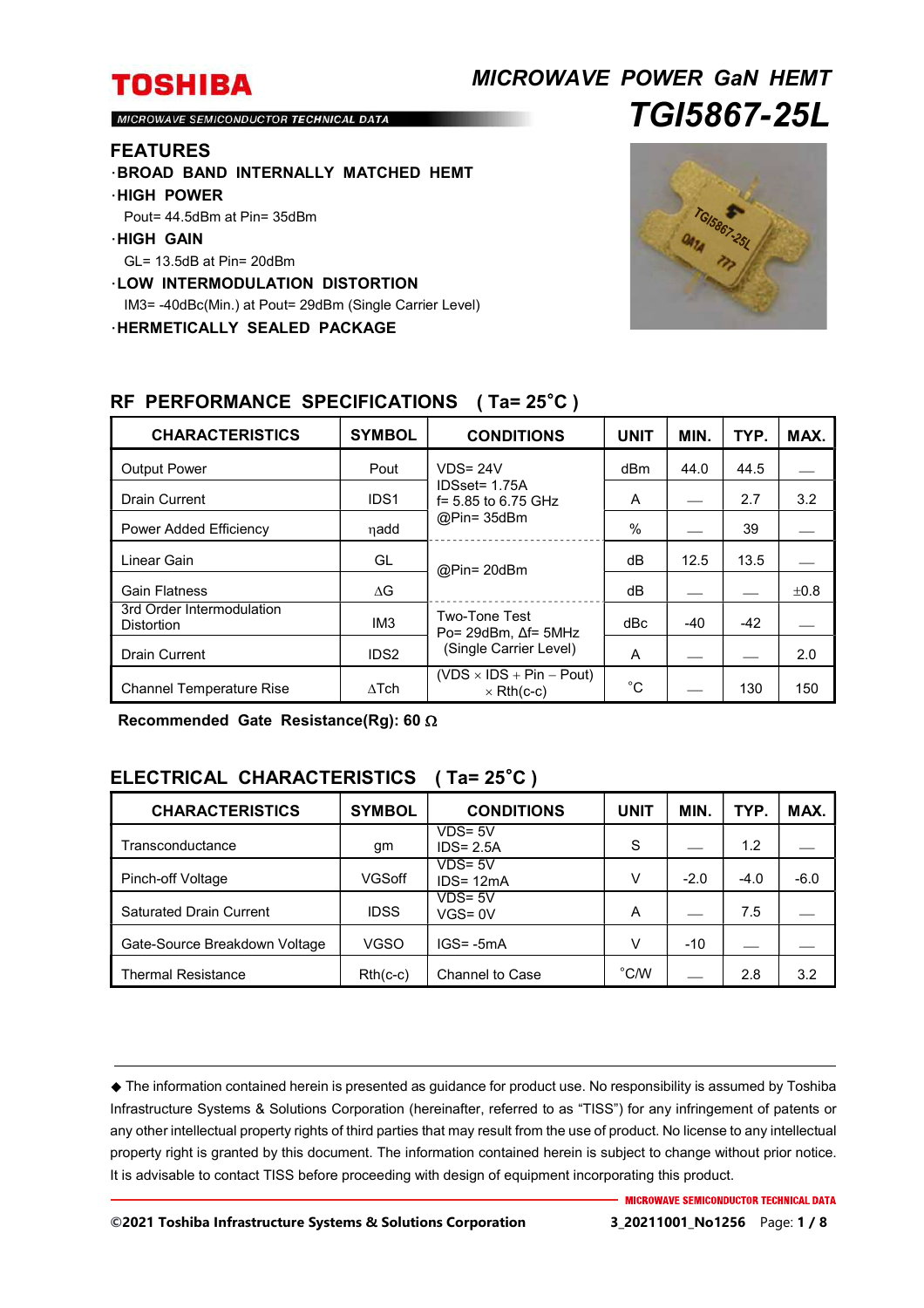# MICROWAVE SEMICONDUCTOR TECHNICAL DATA

## **ABSOLUTE MAXIMUM RATINGS ( Ta= 25**°**C )**

| <b>CHARACTERISTICS</b>             | <b>SYMBOL</b> | <b>UNIT</b> | <b>RATING</b>   |
|------------------------------------|---------------|-------------|-----------------|
| Drain-Source Voltage               | <b>VDS</b>    | v           | 50              |
| Gate-Source Voltage                | <b>VGS</b>    | v           | $-10$           |
| <b>Drain Current</b>               | <b>IDS</b>    | A           | 7.5             |
| Total Power Dissipation (Tc= 25°C) | PT            | w           | 70              |
| <b>Channel Temperature</b>         | Tch           | °С          | 250             |
| Storage Temperature                | Tstg          | °C          | $-65$ to $+175$ |

## **PACKAGE OUTLINE ( 7-AA04A )**



## **HANDLING PRECAUTIONS FOR PACKAGE MODEL**

Soldering iron should be grounded and the operating time should not exceed 10 seconds at 260°C or 3 seconds at 350°C.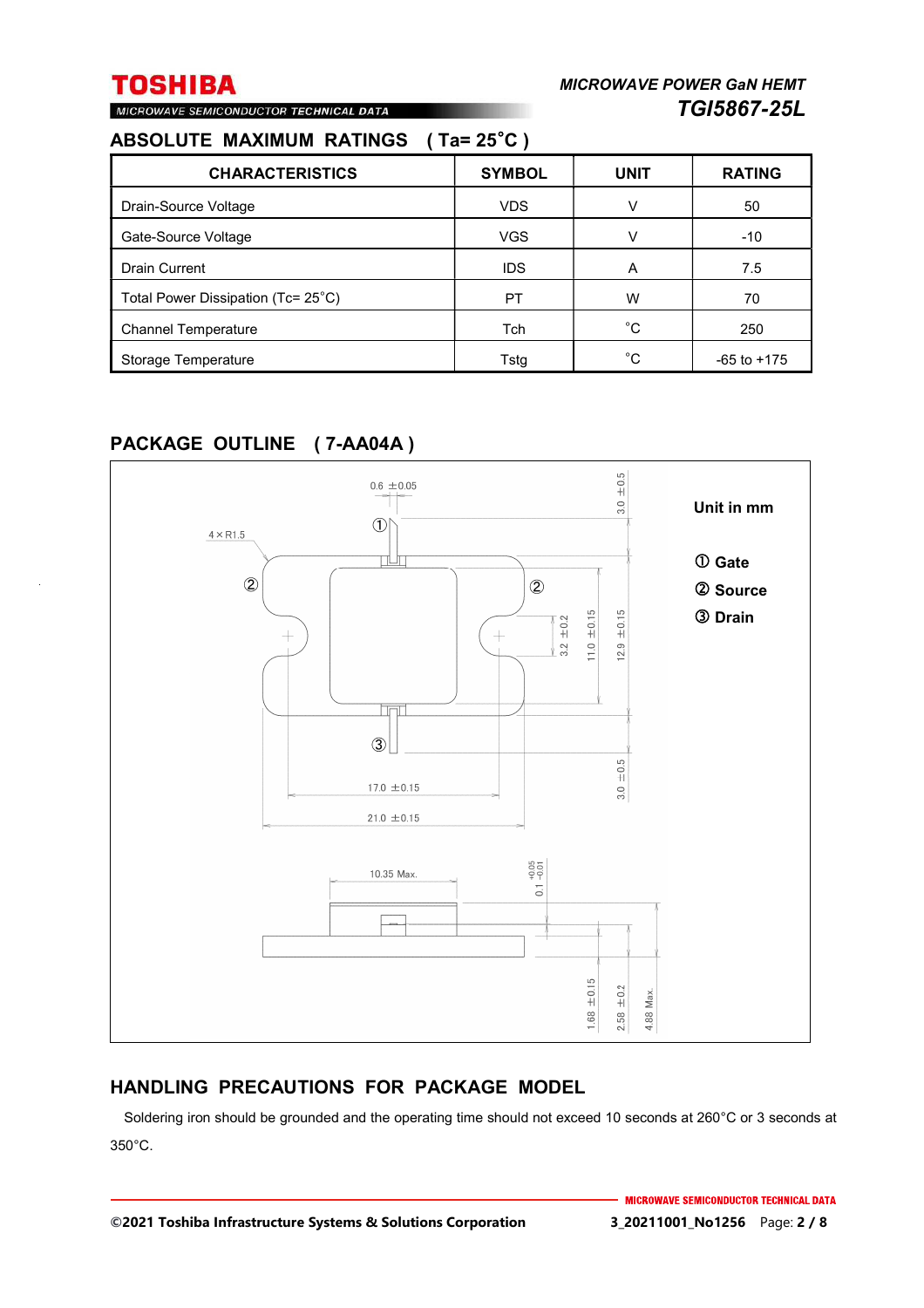*MICROWAVE POWER GaN HEMT TGI5867-25L* 

MICROWAVE SEMICONDUCTOR TECHNICAL DATA **TYPICAL RF PERFORMANCE** 

### ・**Pout , Gain , PAE , IDS vs. Pin**

VDS= 24 V, IDSset= 1.75 A, f= 5.85, 6.3, 6.75 GHz, Ta= +25 ℃

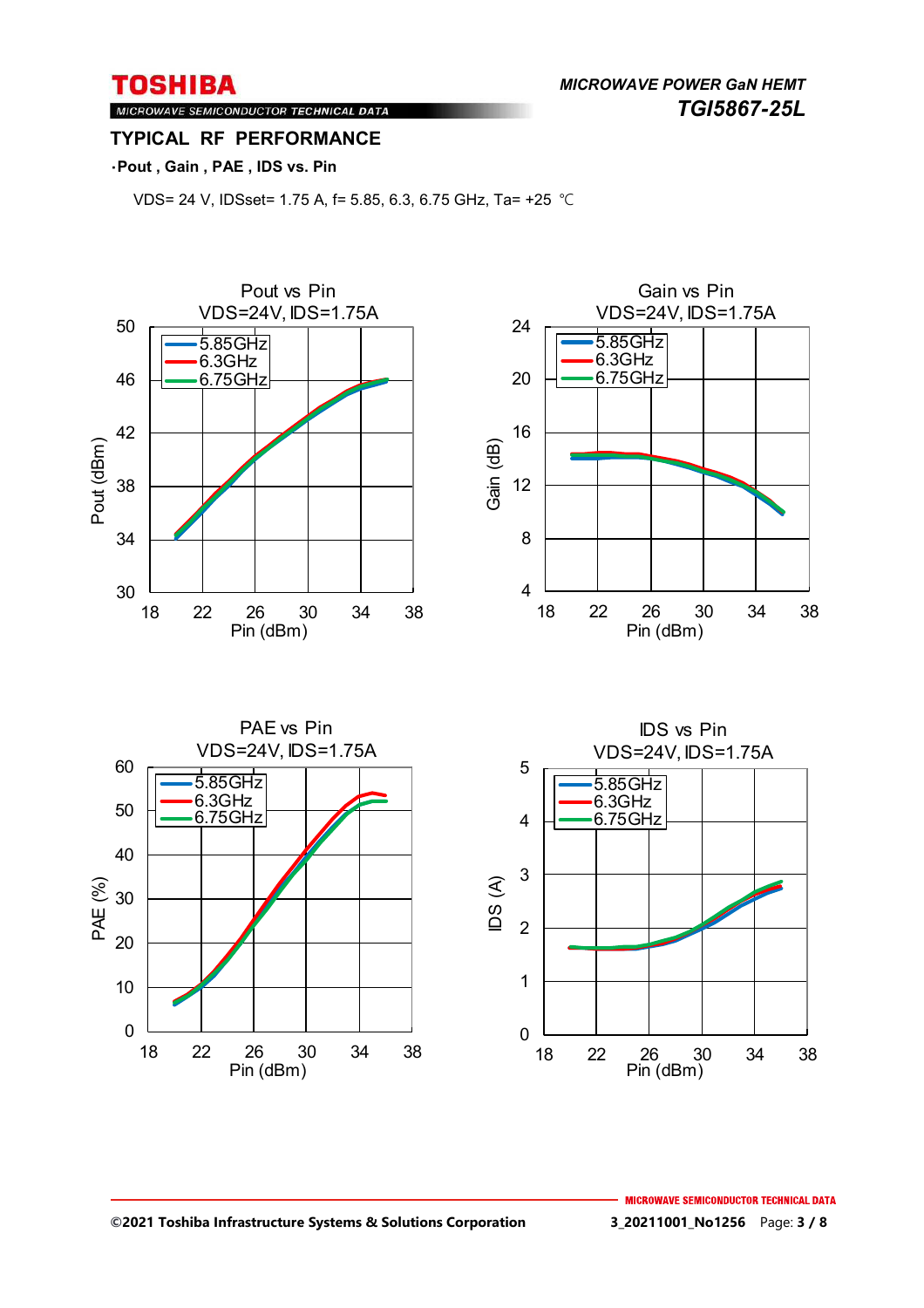MICROWAVE SEMICONDUCTOR TECHNICAL DATA

・**IM3, IM5 vs. Pout**

VDS= 24 V, IDSset= 1.75 A, f= 5.85, 6.3, 6.75 GHz, Δf= 5 MHz , Ta= +25 ℃



・**IM3, IM5 vs. Pout**

VDS= 24 V, IDSset= 1.5, 1.75, 2.0 A, f= 6.3 GHz, Ta= +25 ℃

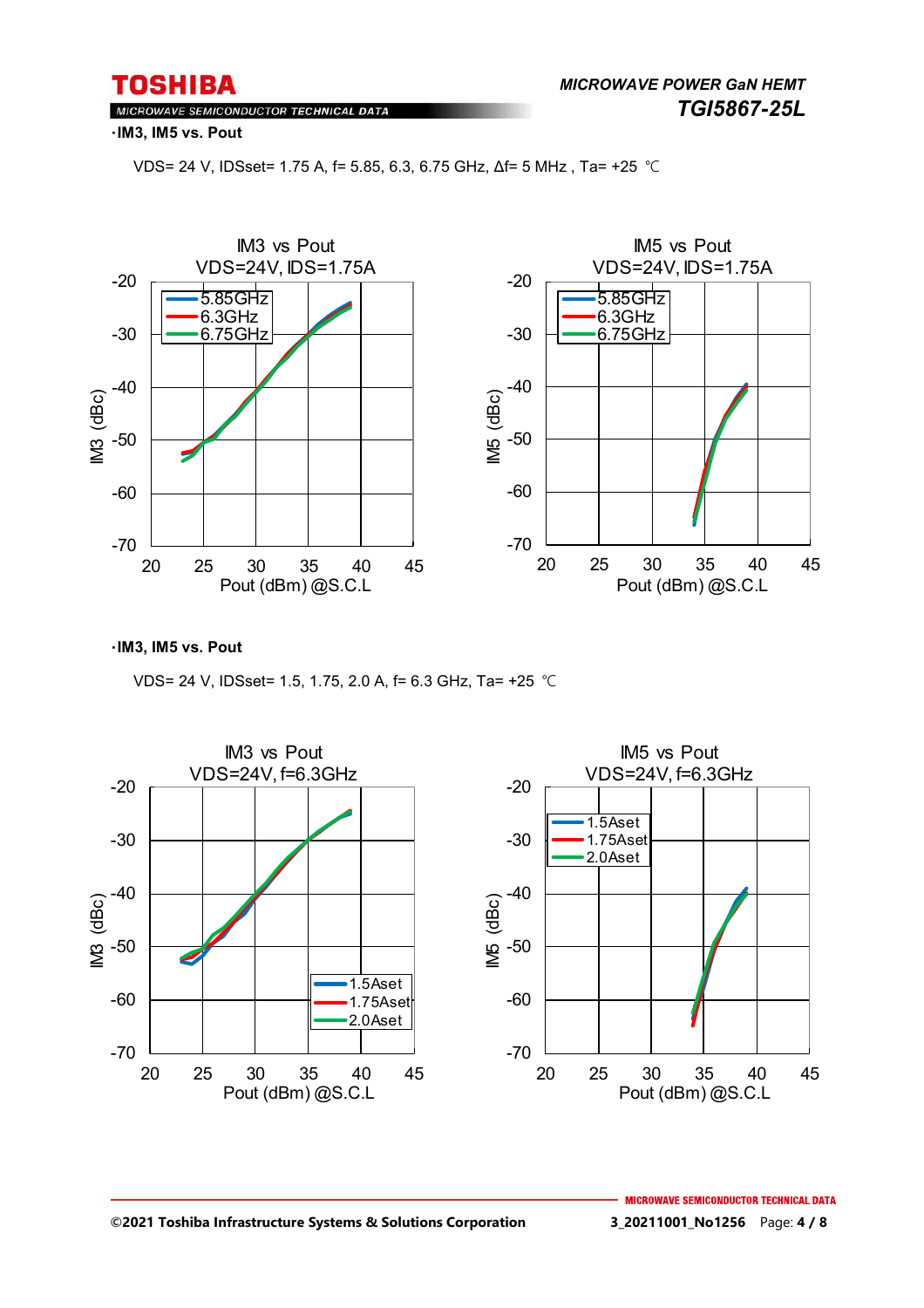*MICROWAVE POWER GaN HEMT TGI5867-25L* 

MICROWAVE SEMICONDUCTOR TECHNICAL DATA

#### ・**Pout , Gain , PAE , IDS vs. Pin vs. IDSset**

VDS= 24 V, IDSset= 1.5, 1.75, 2.0 A, f= 6.3 GHz, Ta= +25 ℃





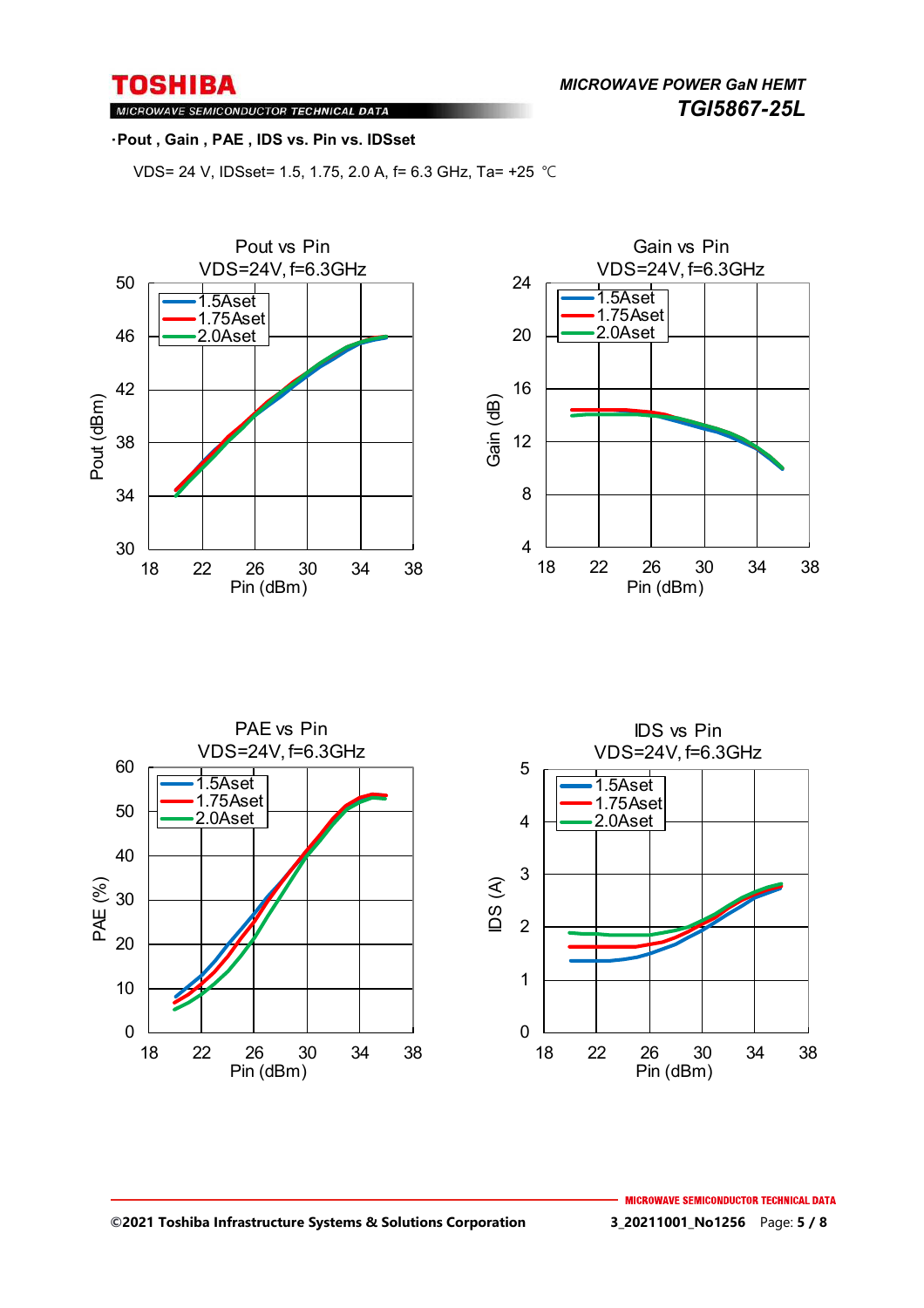MICROWAVE SEMICONDUCTOR TECHNICAL DATA

#### ・**Pout , Gain , PAE , IDS vs. Pin vs. Temperature**

VDS= 24 V, IDSset= 1.75 A, f= 6.3 GHz, Ta= -25, +25, +75 ℃





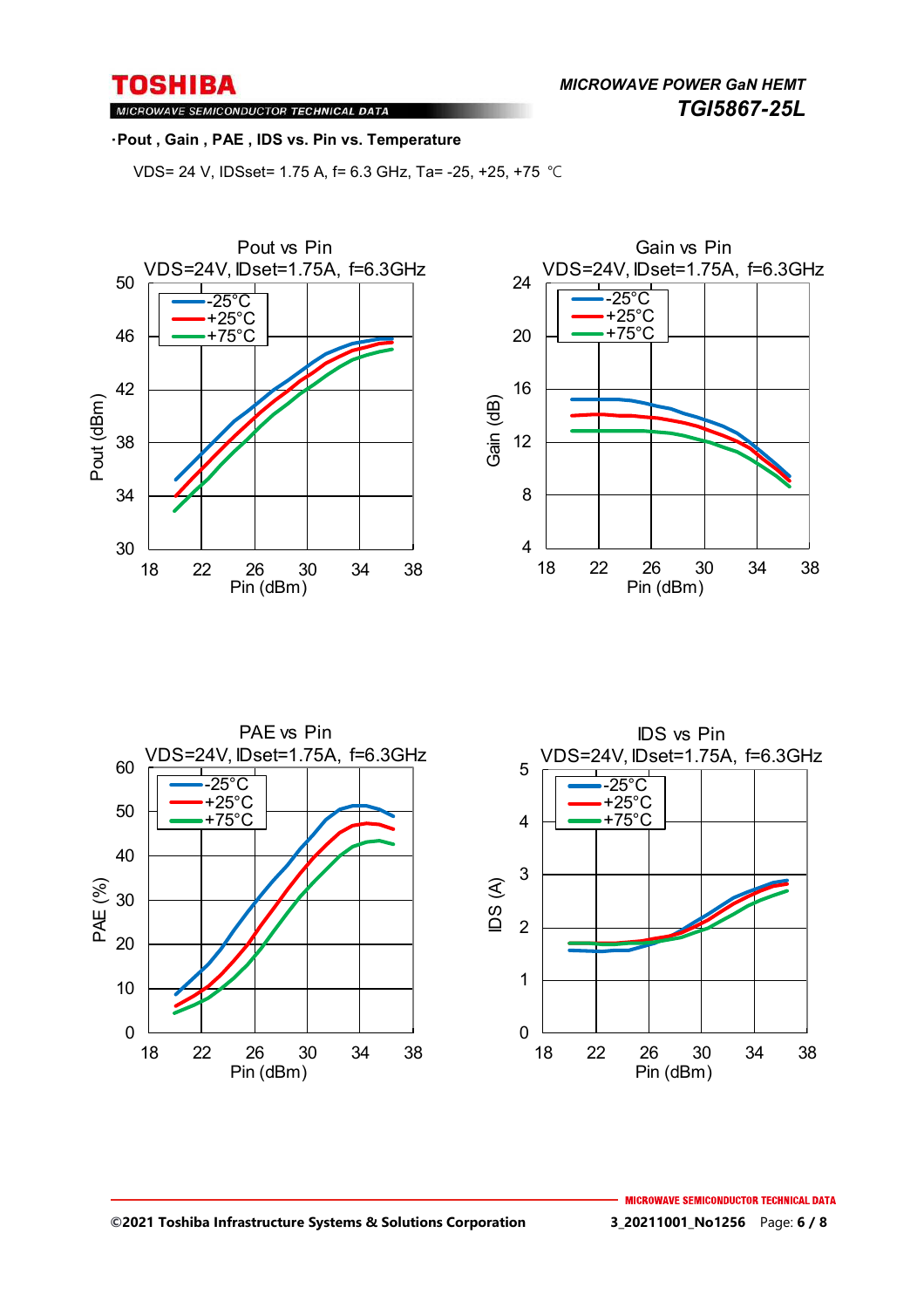*MICROWAVE POWER GaN HEMT TGI5867-25L* 

#### MIC ROWAVE SEMICONDUCTOR TECHNICAL DATA

#### ・**S-Parameters**

VDS= 24 V, IDSset= 1.75 A, f= 4.0 to 8.0 GHz, Ta= +25 ℃







#### **©2021 Toshiba Infrastructure Systems & Solutions Corporation 3\_20211001\_No1256** Page: **7 / 8**